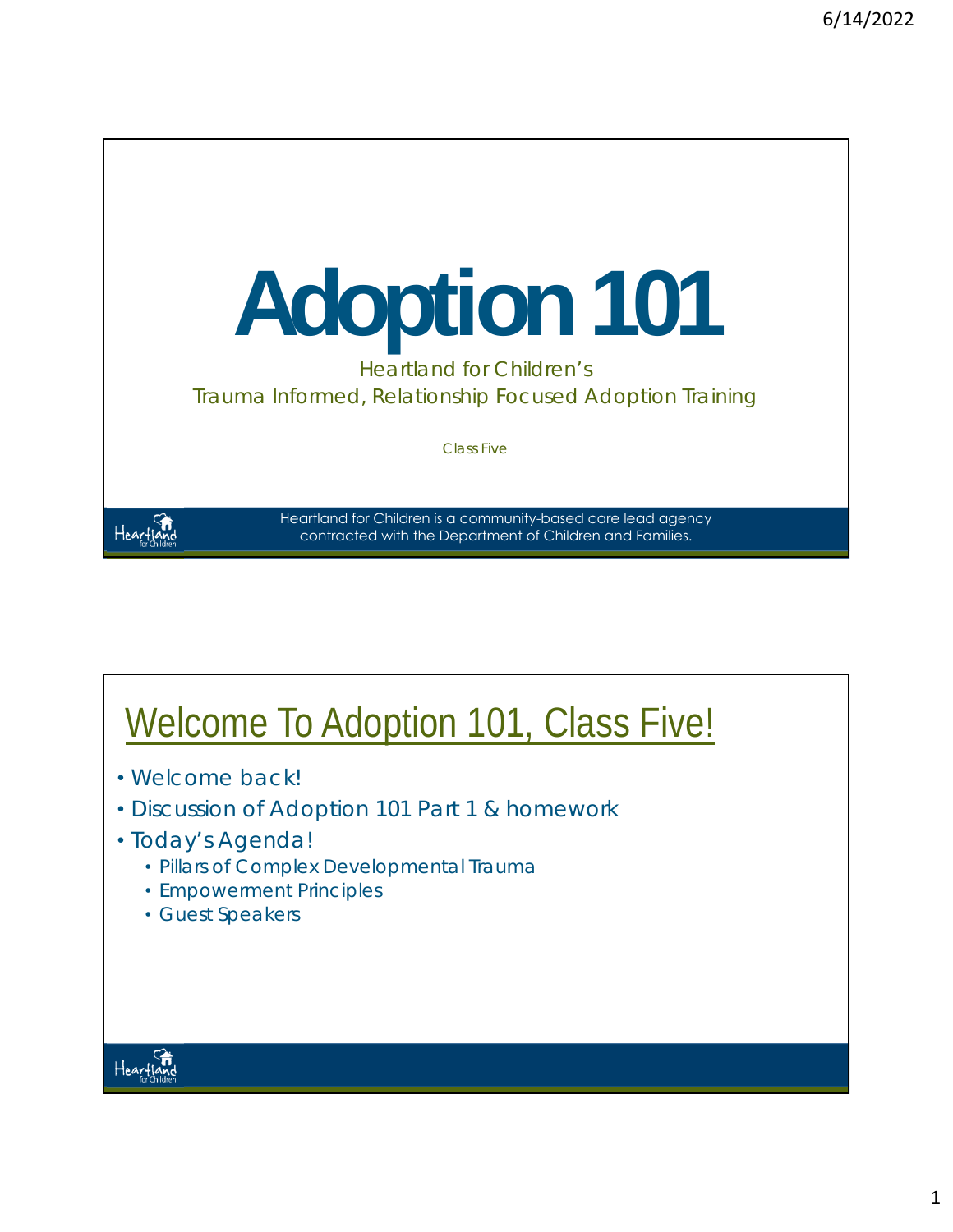

- *Safety –* The child *IS* safe and *FEELS* safe
- *Connection/Relationship*
- *Building Coping Skills*

### Principles of Trust-Based Relational Intervention

- The 3 Pillars parallel the 3 evidence based principles of Trust-Based Relational Intervention (TBRI):
	- Empowering
	- Connection
	- Correction
- We will discuss elements of each principle, starting with empowerment.



Heartland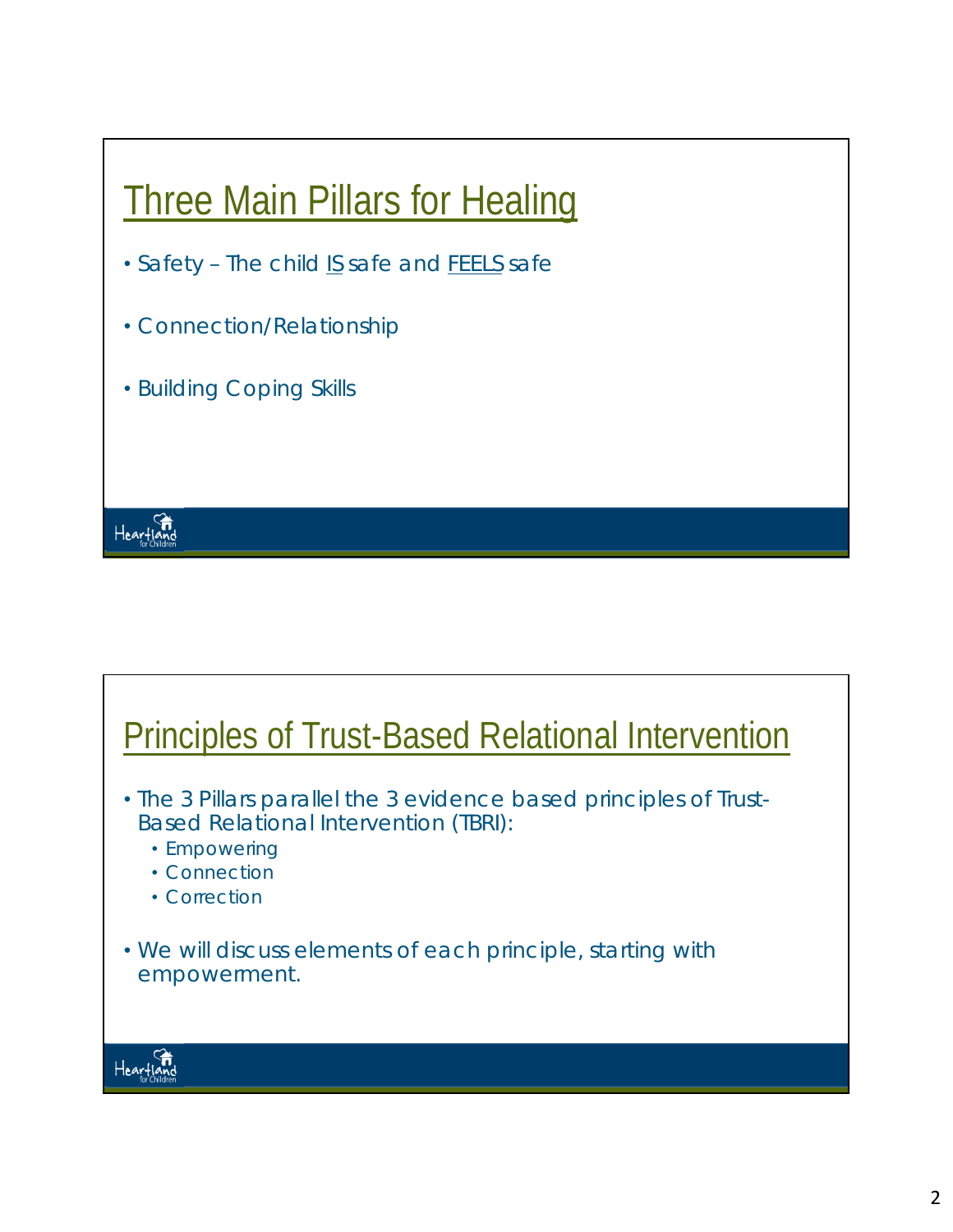### What are empowering principles?



*Empowering is connecting by meeting a child's needs.* 

#### Meeting Needs is Critical for Attachment & Felt Safety

- Attachment Cycle
	- Child has a need > Child Expresses Need > Need Met by Caregiver Trust, Attachment, Felt Safety

*Let's not forget what our children's attachment cycle has historically looked like & their attachment style!* 

- *All of the TBRI Principles aim to meet a child's needs.*
- Empowerment principles looks at meeting the child's physical needs, both ecologically and physiologically.

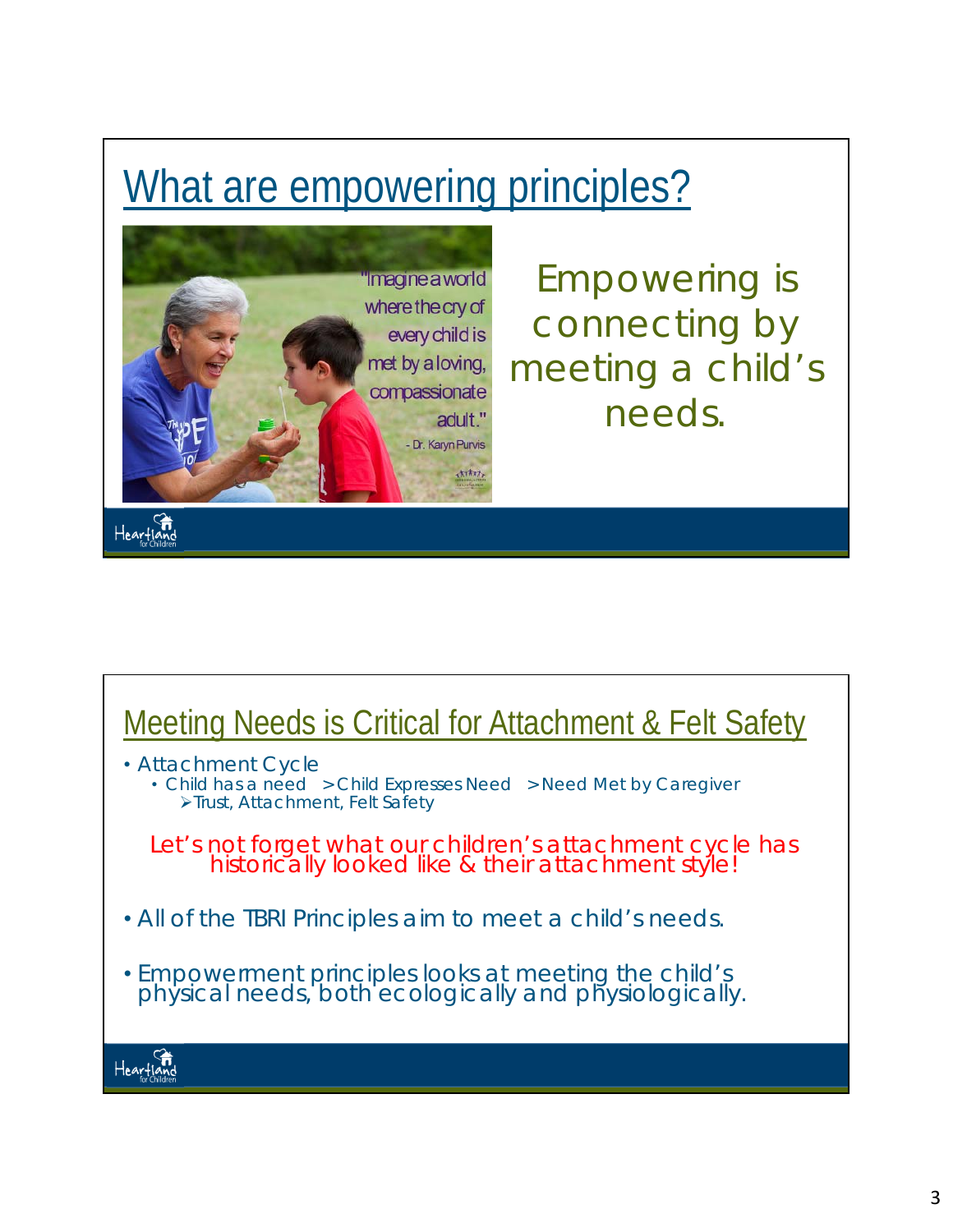#### Physiological Strategies of Meeting Needs

- Hydration
	- Improves memory, attention, cognition and behaviors.
	- Should be drinking every 2 hours!
- Nutrition
	- Proper nutrition can improve cognitive & emotional functioning
	- Whole grains, turkey, fish, nuts, lentils, & Omega-3 fatty acids provide the building blocks for healthy brain chemistry
	- Children with histories of substance exposure and early childhood trauma often have significant changes to insulin<br>receptor sites, making them subject to dramatic shifts in behavior when their blood sugar begins to drop • Need regular, nutritious snacks every 2 hours! Focus on protein and complex carbohydrates
	-
- Healthy Touch
	- Touch is our first sense to develop and our skin is our largest organ!
	- Touch can actually change brain chemistry and is critical to healthy development
	- Remember that some children are fearful of touch find way to engage in a way that feels safe for the child
- Physical Activity
	- Physical Activity can regulate brain chemistry by brining down excitatory and stress neurochemicals in the brain and boosting calming neurochemicals.
	- If they receive the appropriate levels of physical activity, a child's learning and memory are enhanced. If they overdo it, they can have a meltdown.
	- Every 2 hours they should be involved in a physical activity!

• Sleep



### Physiological Needs Continued

- Sensory Processing
	- 1 out of 20 children have sensory processing difficulties, with a higher than average rate for children who have experienced trauma. It is often undetected, overlooked, or diagnosed as something else.
	- Sensory Processing Disorder can be defined as a "practical inability to use information received through the senses so as to function smoothly and normally in everyday life."
	- This can lead to difficulties with eating, getting dressed, riding in a car, playing with others, etc.
	- Helpful to pay attention to input they are seeking and what they are avoiding. Journaling is sometimes helpful.

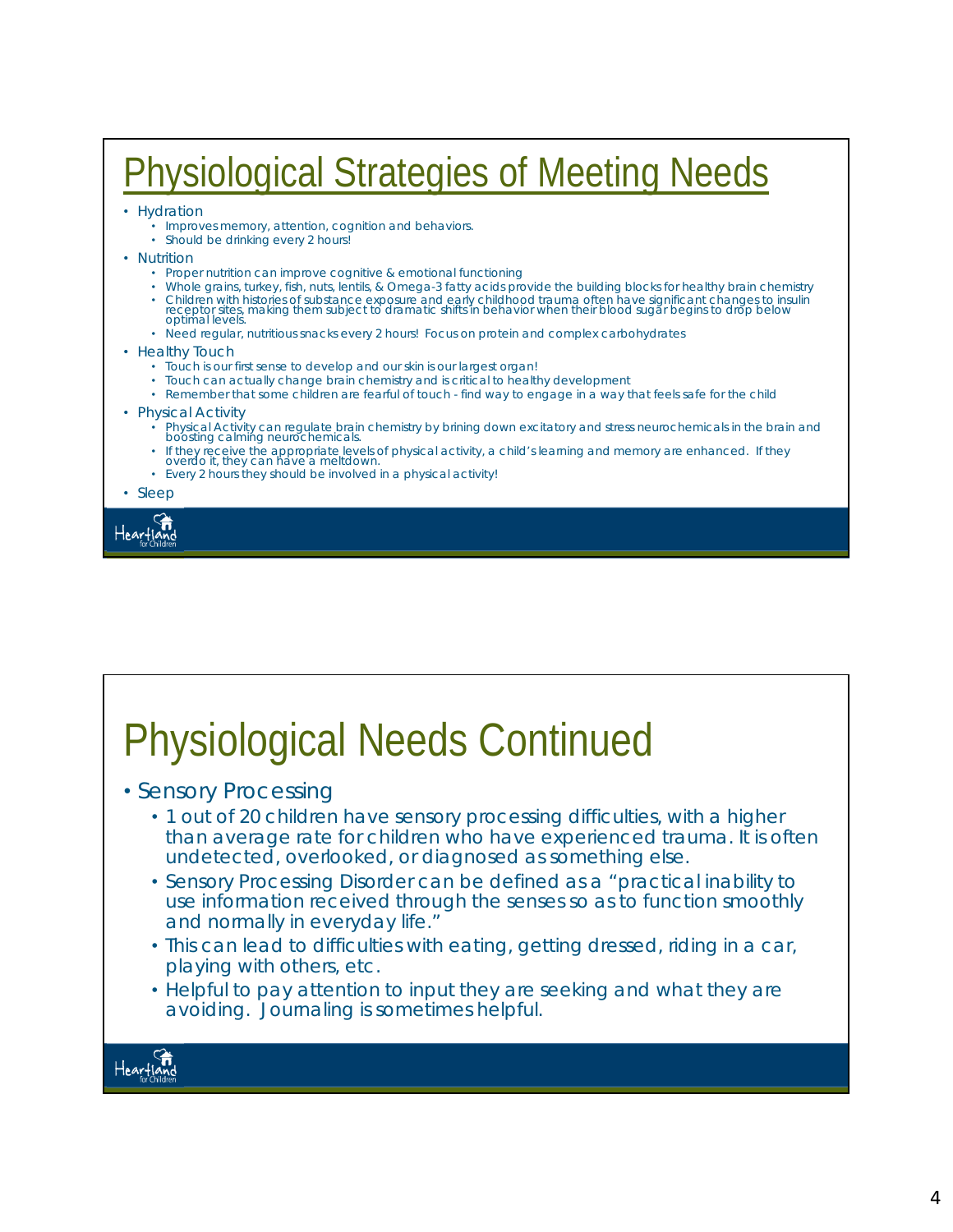

#### How can we meet our children's sensory needs?

- Weight lifting (proprioceptive, calming, organizing)
- Basketball (vestibular, hand-eye coordination)
- Swimming (proprioceptive, tactile)
- Trampoline (vestibular)
- Climbing (proprioceptive, vestibular, hand-eye coordination)
- Tight clothing (proprioceptive)
- Massage (proprioceptive, tactile)

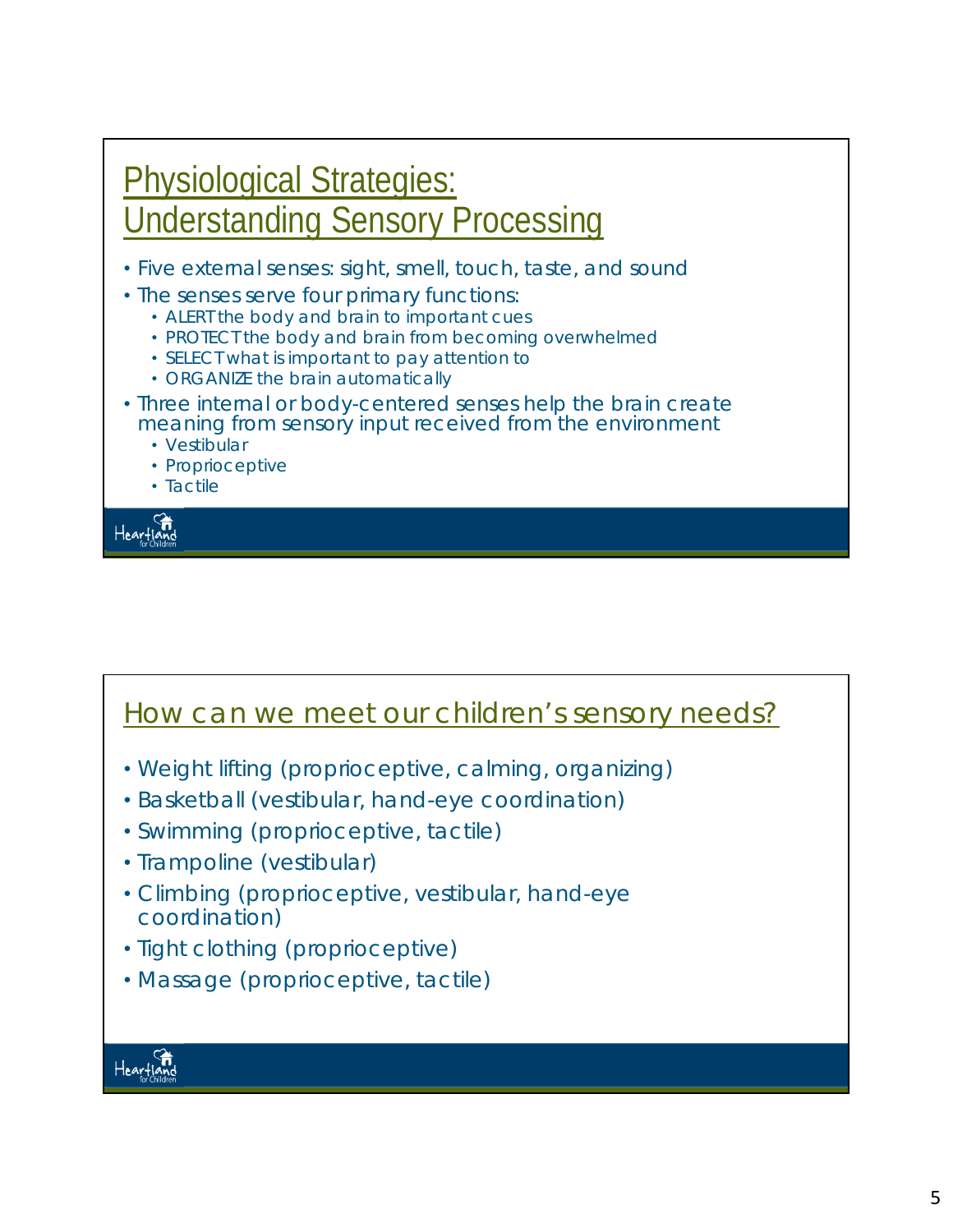

## More Empowering Strategies

- Daily Routine
	- Consistent, predictable, and prepares for what is coming next
- Rituals
	- Routine that builds connection!
- Artifacts
	- Object with meaning, sentimental

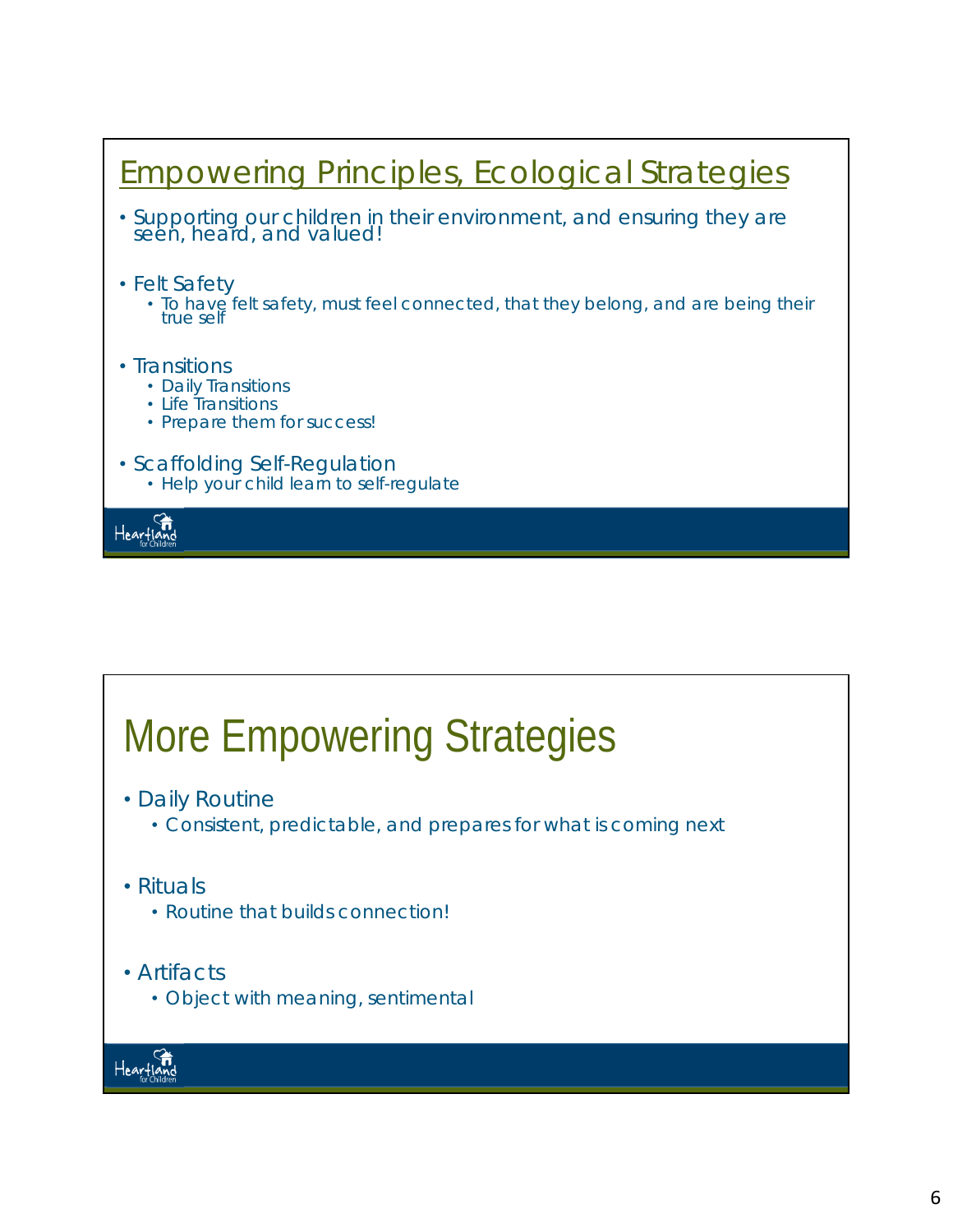

#### Reflection:

- What elements of Mr. White video relates to what we talked about today?
- What are some key words for you that has stuck in your mind related to the empowering principles?
- After learning this information, where there any "ah ha" moments?
- After learning this information, is there anything you may start doing differently in your everyday life?